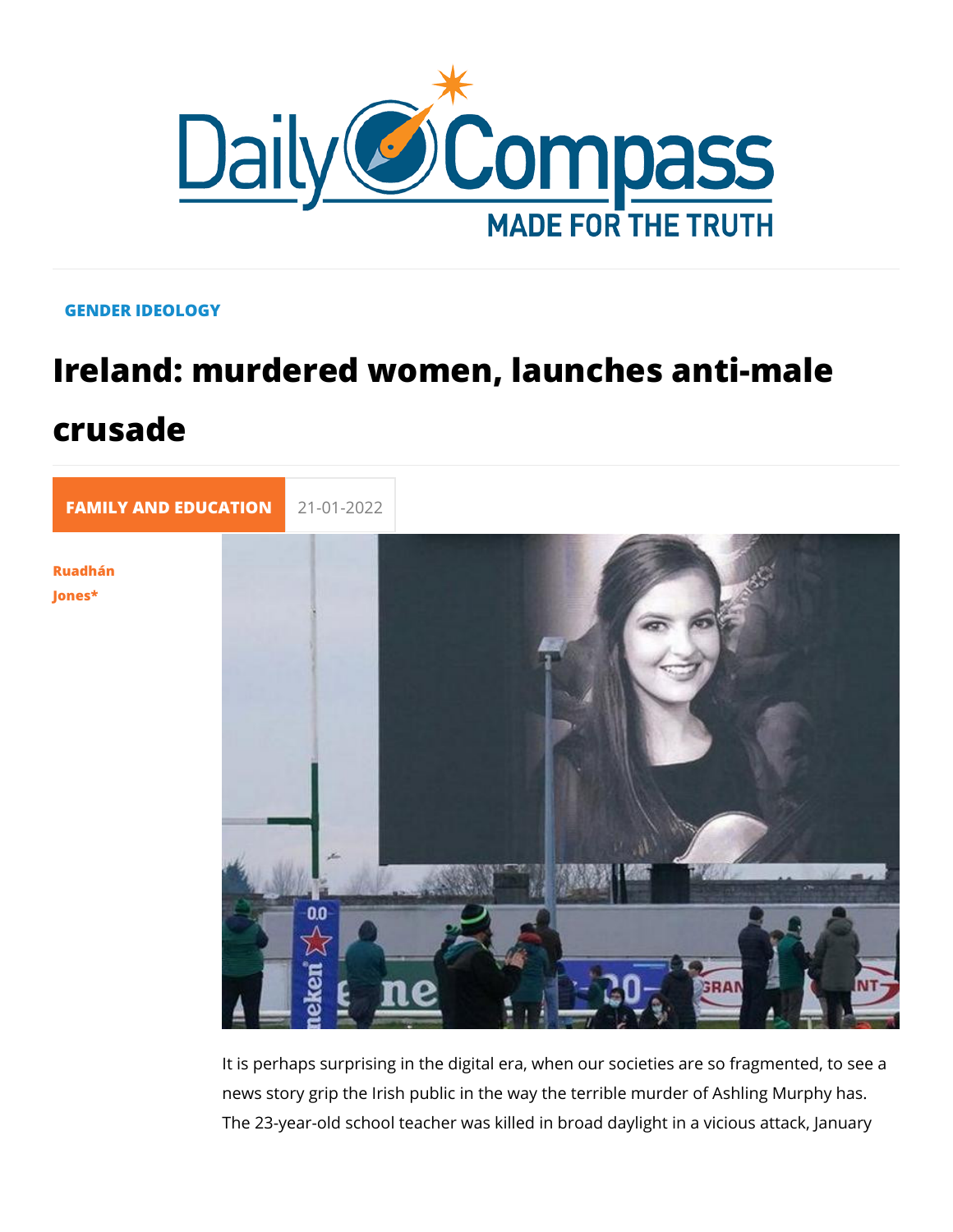12, as she ran along a canal in her hometown of Tullamore, County Offaly.

**Her death has led to a national outpouring of grief,** with candlelit vigils held across the country. It has dominated our newspapers and Ireland's social media for almost 10 days now, with little sign of abating. But why has this story captured Ireland's attention so greatly? In part, it is because this kind of killing is rare. Since 1996, just 226 women have been murdered in Ireland; nine out of 10 of them knew their killers. Random, senseless murder in this country is not the norm. In fact, murder at all happens very rarely, with just around 50 cases last year.

**Ireland is also a small country.** The stereotype is that you can't go anywhere without meeting someone you know, and this is often true. Ms Murphy studied in Mary Immaculate College in County Limerick; she was also well known in Irish traditional music circles; she was a teacher, a friend, a daughter. Poignant videos of her performing 'trad' music online are a reminder to people of what was lost. The randomness and brutality of her death has cut right to the heart of our national community.

**In some ways then, the candlelit vigils and communal gatherings** are a pleasant sign of the Irish people's attachment to its distinctive and Catholic death rituals. We grieve as a society and as a community, from the youngest to the eldest, and the funeral Mass is central to that process. So too is the wake, traditionally held in the deceased's home after the burial, when mourners will gather to eat, drink and uplift the bereaved.

**However, Ms Murphy's death has also unearthed** a wealth of sentiment regarding the question of gender based violence against women in Ireland. It seems to have confirmed women's worst fear, that they are not safe anywhere. The Irish media, professional and social, have been flooded with unsubtle views on how to tackle the problem. Many have pointed to cultural issues of misogyny, highlighting the fears women feel walking down streets alone, domestic violence against women and the fact that almost 80% of sexual assault victims are women.

**The atmosphere has quite quickly become highly charged,** from the average person on the street to politicians. "Violence or the fear of it blights the lives of women and girls," Mary Lou McDonald, leader of political party Sinn Féin, said on Twitter. In Northern Ireland, the Social Democratic and Labour Party (SDLP) said we must "do everything within our power to end the hostile environment that many women and girls experience on a daily basis". They called on men "to take responsibility and lead from the front".